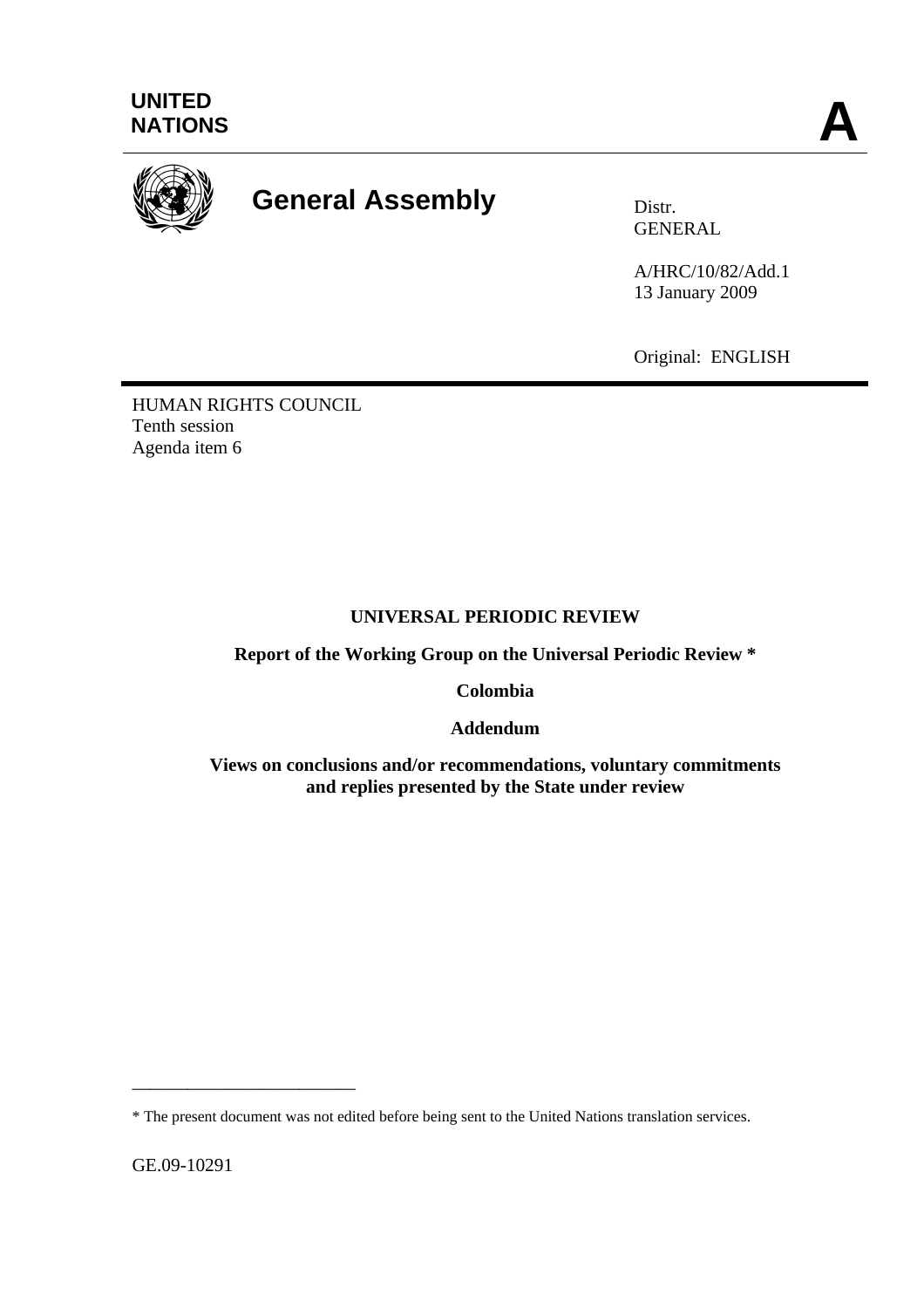#### **COLOMBIAN MISSION TO THE UNITED NATIONS, GENEVA**

 The numbers with letters refer to recommendations stated in the section I of the Working Group report, entitled "Summary of the proceedings of the review process".

- **22 (b)** Accepted ratification of the Convention, which has been consigned as a voluntary commitment (paragraph 38 of the National Report).
- **22 (c)** Non acceptance of the jurisdiction of the related Committee. The Interamerican System of Human Rights of which Colombia is a part provides a strong framework to guarantee prosecution and reparation in case of violations of this crime, in case the National justice system fails to do so.
- **29 (a)** Accepted as consigned in comment 22 (b)
- **23 (c)** Accepted ratification of the Convention as consigned in comment 22 (b)
- **23 (d)** Non acceptance of the ratification of the Optional Protocol to the Convention Against Torture. Internal Directives of the National Penitentiary Institute - INPEC- (Res. 5927 / 2007) provide a mechanism that guarantees prisoners' human rights through a discussion and decision-making process within committees in each penitentiary establishment, with direct participation of detainees and the Office of the Procurator and the Ombudsman.
- **35 (c)** Non acceptance of ratification as consigned in comment 23 (d)
- **40 (e)** Not Accepted as consigned in comment 23 (d)
- **23 (e)** Not Accepted as consigned in comment 22 (c)
- **23 (b)** Non Acceptance. Colombia wishes to keep all possibilities open to reach a negotiated peace with illegal armed groups, and that requires a favourable environment. The National Justice System investigates and prosecutes war crimes.
- **40 (g)** Accepted. Standing invitation is in vigour and being fully implemented on an individual basis.
- **23 (f)** Accepted. WG on Arbitrary Executions visited Colombia in October, 2008. Invitation to Special Rapporteur on Extrajudicial Killings will be extended immediately. Invitations to SR on HR Defenders and Independence of Judges and Lawyers will be scheduled promptly.
- **58 (a)** Accepted. Invitation will be extended immediately.
- **57 (b)** Accepted, as consigned in comment 23 (f)
- **54 (c)** and **33 (d)** Accepted. Follow up mechanisms are being fully implemented.
- **27 (a)** Accepted. The Colombian Government has consistently reiterated its commitment to advance in this dialogue. Several Civil Society Organizations have chosen to refrain from participating, despite having an open invitation from the government.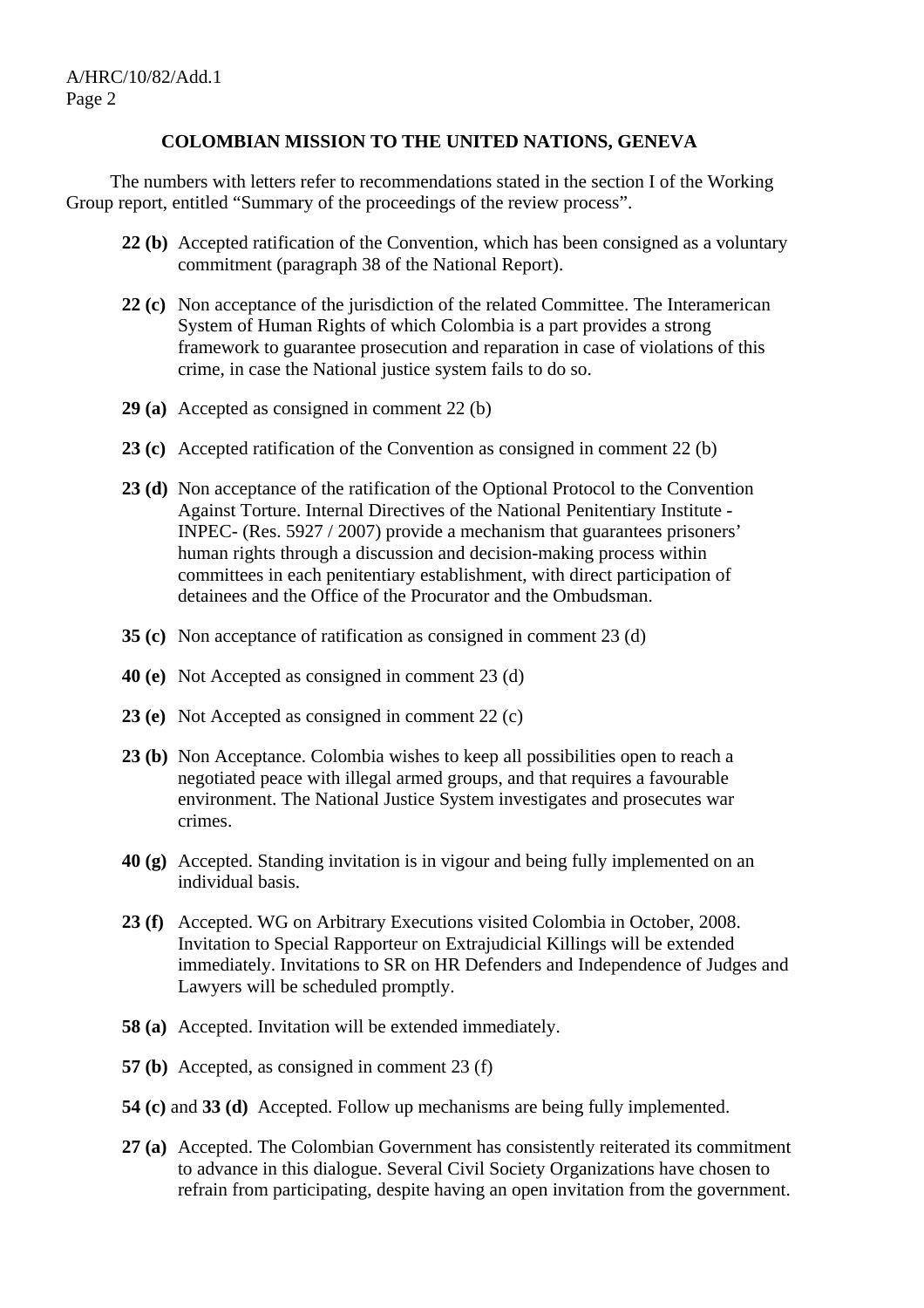- **56 (b)** Accepted. See comments consigned in comment 27 (a)
- **25 (b)** Accepted. See comments consigned in comment 27 (a)
- **54 (d)** Accepted. See comments consigned in comment 27 (a)
- **26 (a)** Accepted. Human Rights education programs for the armed forces are fully under way and a "Comprehensive Human Rights and International Humanitarian Law Policy of the Ministry of Defense" was launched in January, 2008, that adapts these programs to the current needs.
- **30 (e)** Accepted. Consigned in voluntary commitments (paragraphs 38 and 57 of the National Report).
- **19 (d)** Non Acceptance. The system of rewards is implemented within the Colombian Legal framework and adequately regulated, and is subject to the supervision of the Procurator General's Office. Furthermore, it has permitted improvement of security conditions, has strongly weakened illegal armed groups and their criminal structure, has helped solve cases of kidnapping and has contributed in the fight against impunity.
- **19 (e)** Non Acceptance. Recommendation is not applicable. Incentives for the military are not provided on the grounds of the number of deaths inflicted in combat. General Command of the Armed Forces Directive (300-28, Nov. 2007) orders all military units to privilege demobilisations and captures.
- **30 (d)** Accepted. Is being fully implemented.
- **49 (c)** Accepted. A written explanation will be provided to the United Kingdom in order to clarify the concept of "paramilitary groups", as Colombia deems the term not applicable in the current situation, after the demobilisation of the self-defense / paramilitary groups.
- **60 (b)** Accepted. The Government of Colombia has consistently reiterated its will to initiate dialogues with the illegal armed groups towards a demobilization, disarmament and reintegration process. Despite the many offers the Government has made, these groups have refrained themselves from participating in such a process.
- **60 (c)** Accepted. A written explanation will be provided to Uruguay in order to clarify and precise the concept of "paramilitary groups", as Colombia deems the term is not applicable in the current situation. The Demobilisation, Disarmament and Reintegration of self-defense Groups was carried out within a time frame that is no longer applicable.
- **37 (b)** Accepted. The Judicial System, the Colombian Family Welfare Institute and the High Presidential Counsellor for Reintegration are currently undertaking steps in that direction.
- **40 (d)** Accepted. Colombia is currently undertaking dialogues with the Office of the SG Special Representative on Children and Armed Conflict with a view to initiate implementation of the Monitoring and Reporting Mechanism contained in Res.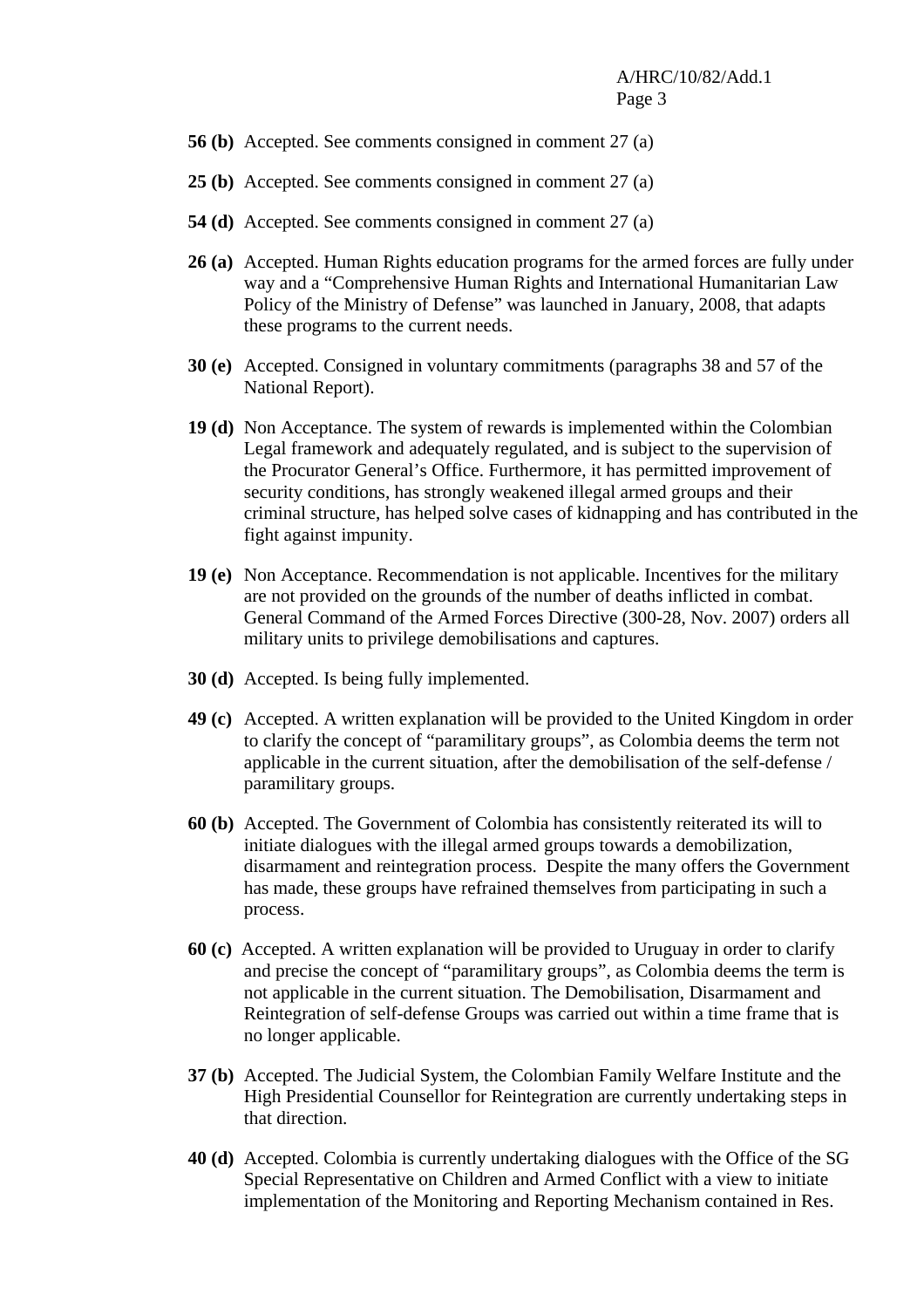1612. In that context, Colombia reiterates what has been expressed to the Office of the SG Special Representative, in the sense that any contact with illegal armed groups requires the previous expressed consent of the National Government.

- **45 (e)** Accepted, as consigned in comment 40 (d)
- **46 (d)** Accepted. CRC's recommendations are being followed up by the Colombian National Welfare Institute.
- **37 (c)** Not Accepted. The Program is not contrary to the principle of distinction and it does not convert civilians into military objectives. The Program aims to strengthen relations between the civilian population and State Forces, and has permitted the State to provide social services in rural communities where the State's only presence is the State Forces.
- **51 (b)** Accepted. The Colombian Constitutional framework and legal system provide for fully independent functioning of the executive and judicial powers, and institutional capacities have been and will continue to be strengthened to guarantee its efficiency.
- **19 (a)** Accepted. Recommendation is being currently fully applied.
- **19 (b)** Accepted. Colombian legal framework prohibits amnesty.
- **42 (b)** Accepted. Recommendation is currently being implemented.
- **27 (b)** Accepted. Recommendation is currently being implemented.
- **30 (c)** Accepted. Recommendation is currently being implemented.
- **45 (c)** Accepted. According to the analysis and studies made by Colombian authorities previously and during the discussion of the Justice and Peace Law, information from various sources was collected on the implementation of transitional justice systems around the world. Given the substantial differences among each of the cases object of study, Colombia would be grateful to receive a definition of the "international standards" referred to in this recommendation.
- **60 (a)** Non acceptance. A written explanation will be submitted to Uruguay in order to clarify and precise the concept of "paramilitary", term that does not apply in the current situation.
- **45 (b)** Accepted. A written explanation will be submitted to Canada in order to clarify and precise the concept of "paramilitary", as Colombia deems that this term does not apply in the current situation.
- **46 (b)** Accepted. A written explanation will be submitted to Malaysia in order to clarify and precise the concept of "paramilitary", as Colombia deems that this term does not apply in the current situation.
- **55 (b)** Accepted. A written explanation will be submitted to Australia in order to clarify and precise the concept of "paramilitary", as Colombia deems that this term does not apply in the current situation.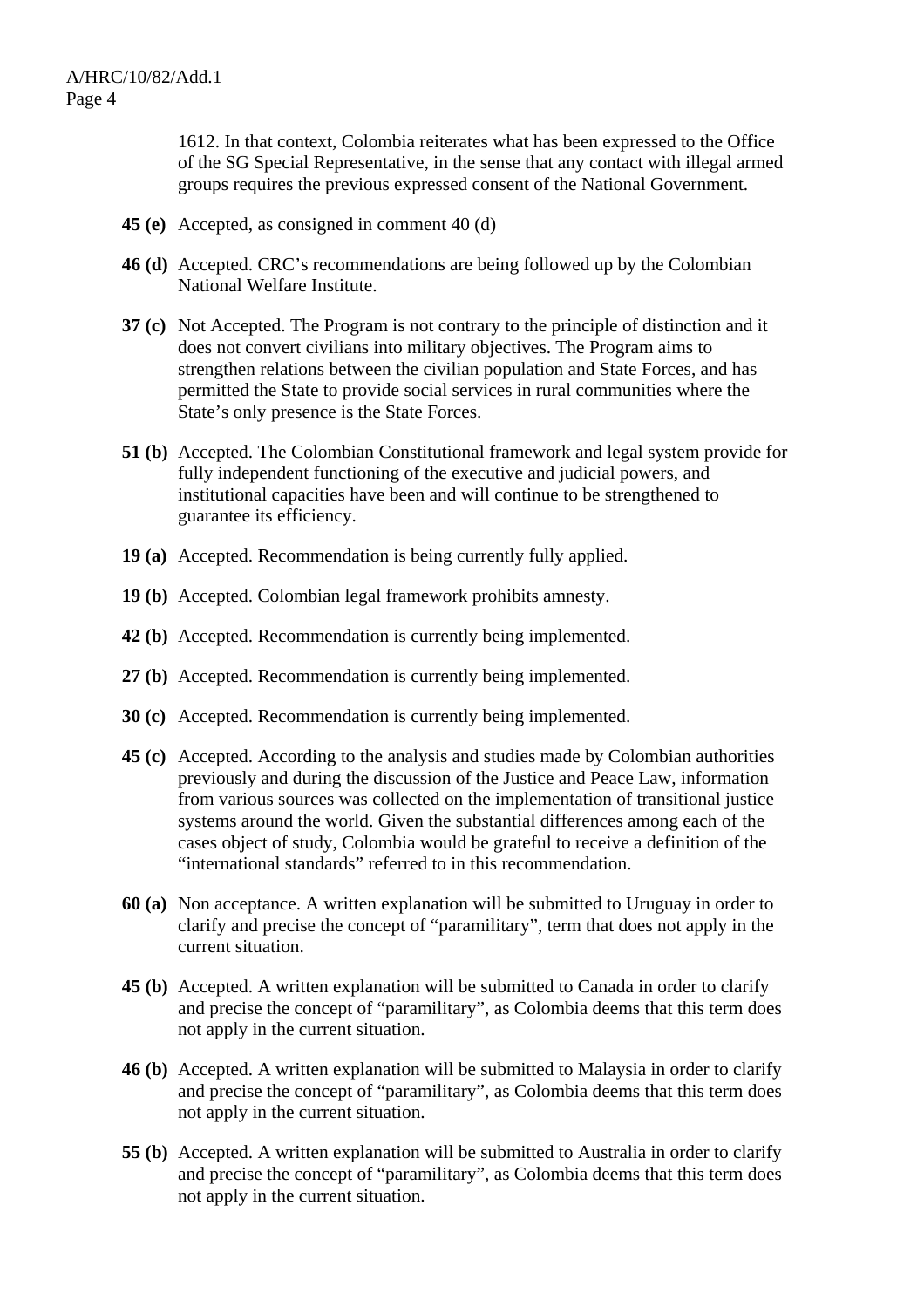- **19 (f)** Accepted. The content of this recommendation is contained in the voluntary commitments expressed by Colombia (see paragraph 67, National Report).
- **49 (d)** Accepted. Contained in the voluntary commitments expressed by Colombia (see paragraph 67, National Report).
- **43 (a)** Accepted. Full implementation of this recommendation is currently being undertaken under the *Full Enjoyment of Rights* envisaged in the Constitutional Court Provision (T-025 / 2004).
- **42 (a)** Accepted. Recommendation is currently being implemented.
- **20(a), 21(a), 21(b), 27(c), 30(f), 32(b), 34(a), 35(d), 38(a), 40(a), 45(d), 47(a), 49(a), 54(a), 55(c), 55(d), 57(a), 60(d)** Accepted. Colombia reiterates its full commitment to provide guarantees and protection measures for HR Defenders to carry out their work and to promote investigations and sanctions to crimes committed against them. The Colombian State wishes to engage into a constructive relation with HR Defenders, which does not exclude open and honest debate on differences of opinion.
- **37 (a)** Non acceptance. The Colombian Constitution and the legal framework establish that all citizens have the obligation to enroll in the military service when the circumstances so require to defend the National sovereignty and the public institutions and to provide security conditions for all citizens. This obligation has been upheld on several occasions by the jurisprudence of the Constitutional Court.
- **22 (a)** Accepted. This recommendation is being progressively implemented. A written explanation will be submitted to Argentina on the steps taken so far.
- **43 (b)** Accepted. This recommendation is being progressively implemented. A written explanation will be submitted to Brazil on the steps taken so far.
- **35 (a)** Accepted. System of previous consultations is fully applied. A written explanation will be submitted to Denmark with precise information on the scope of such consultations in the light of internal legislation and the application of ILO Convention No.169.

## **VOLUNTARY COMMITMENTS**

 Colombia undertakes as commitments the intentions expressed in paragraphs 31, 38, 42, 48, 57, 62, 67, 71, 76, 77, 91, 95, 102, 106 and 114 of the UPR National Report

## **(A) Prevention of violence and maintenance of public order**

31. Colombia will continue to make efforts to protect the general public from these bands. It appeals for international support in combating the drug trafficking which supports their existence and ensuring that the logistics, money and individuals involved in the violence have nowhere to go. Particular attention will be paid to the pursuit of strategies to prevent recruitment and the effects of doing so on women and girls.

## **(i) Killings of protected individuals, forced disappearances and torture**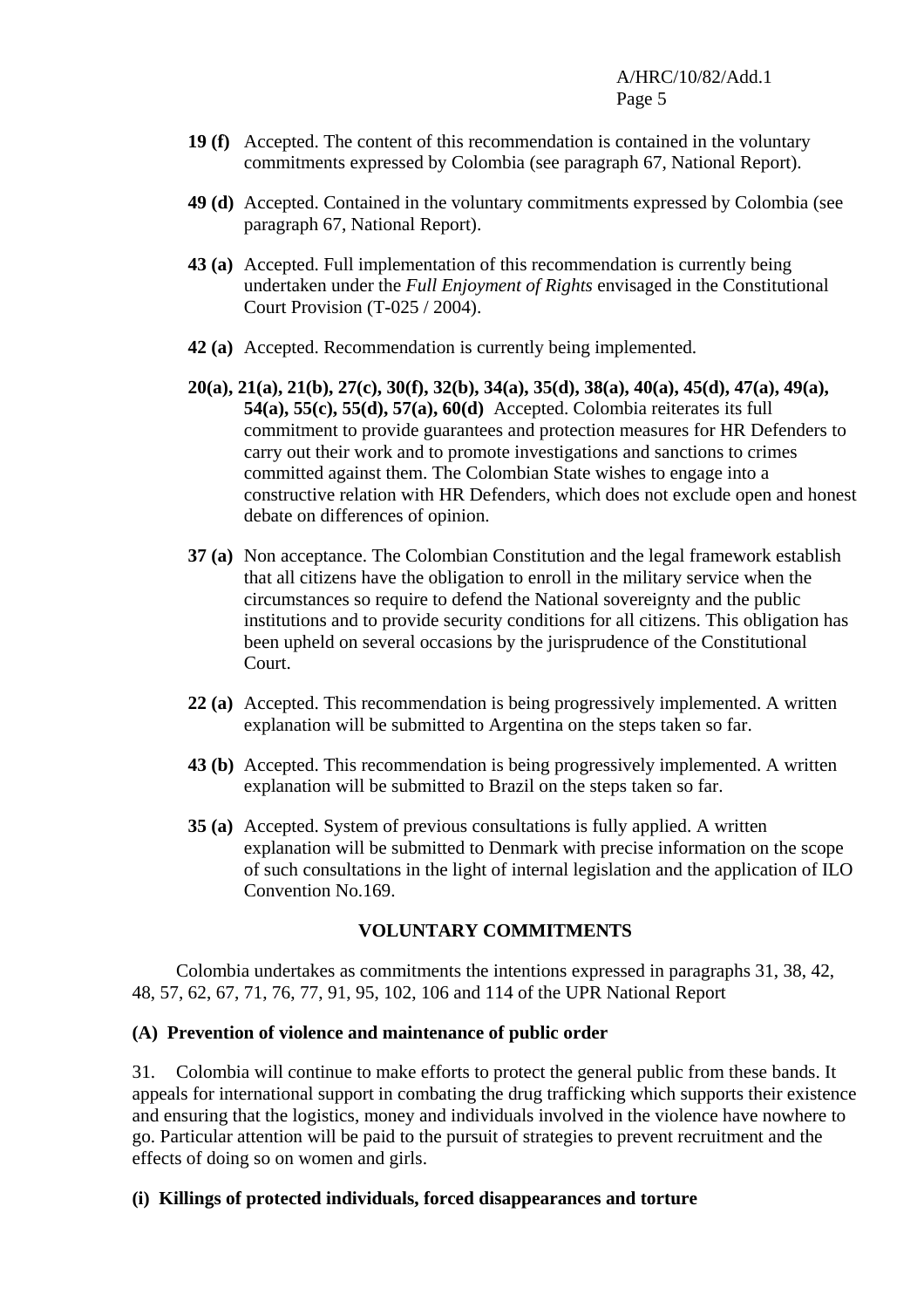## A/HRC/10/82/Add.1 Page 6

38. For all the steps taken by the State to combat the crimes discussed above, there are still sizable collective challenges:

- Boosting information systems and consolidated, interconnected data bases on such crimes: here Colombia considers that international technical assistance is important.
- Inclining towards proper investigations and trials of all perpetrators.
- Consolidating a policy of offering comprehensive care to victims and their families.
- Giving the Office of the Public Procurator a greater role in disciplinary investigations of police and army personnel.
- Buttressing the Commission on the Search for Missing Persons and increasing its capacity to follow up on forced disappearances and formulate policy proposals.
- Initiating the ratification by Congress of the International Convention for the Protection of All Persons from Enforced Disappearance.

## **(ii) Anti-personnel mines**

- 42. Among others, Colombia undertakes the following commitments in this area:
	- To offer better care to victims.
	- To train and graduate 1,000 community outreach workers to deal with mines every year.
	- To train 10 new 40-member humanitarian demining teams.
	- To set up an emergency response team.
	- To adapt policy to new challenges.
	- To destroy the remaining 26 minefields by 1 March 2011.

## **(B) Resisting impunity and guaranteeing access to justice.**

- 48. Nonetheless, large challenges remain:
	- Improving coverage in rural and remote areas.
	- Expanding protection programmes to cover third parties involved in criminal proceedings.
	- Setting up the data system and designing a means of making the State information systems on human rights violations interoperable.
	- Increasing technical investigative capacity.
	- Boosting confidence in the judiciary.
	- Improving coverage in rural and remote areas.
	- Expanding protection programmes to cover third parties involved in criminal proceedings.
	- Setting up the data system and designing a means of making the State information systems on human rights violations interoperable.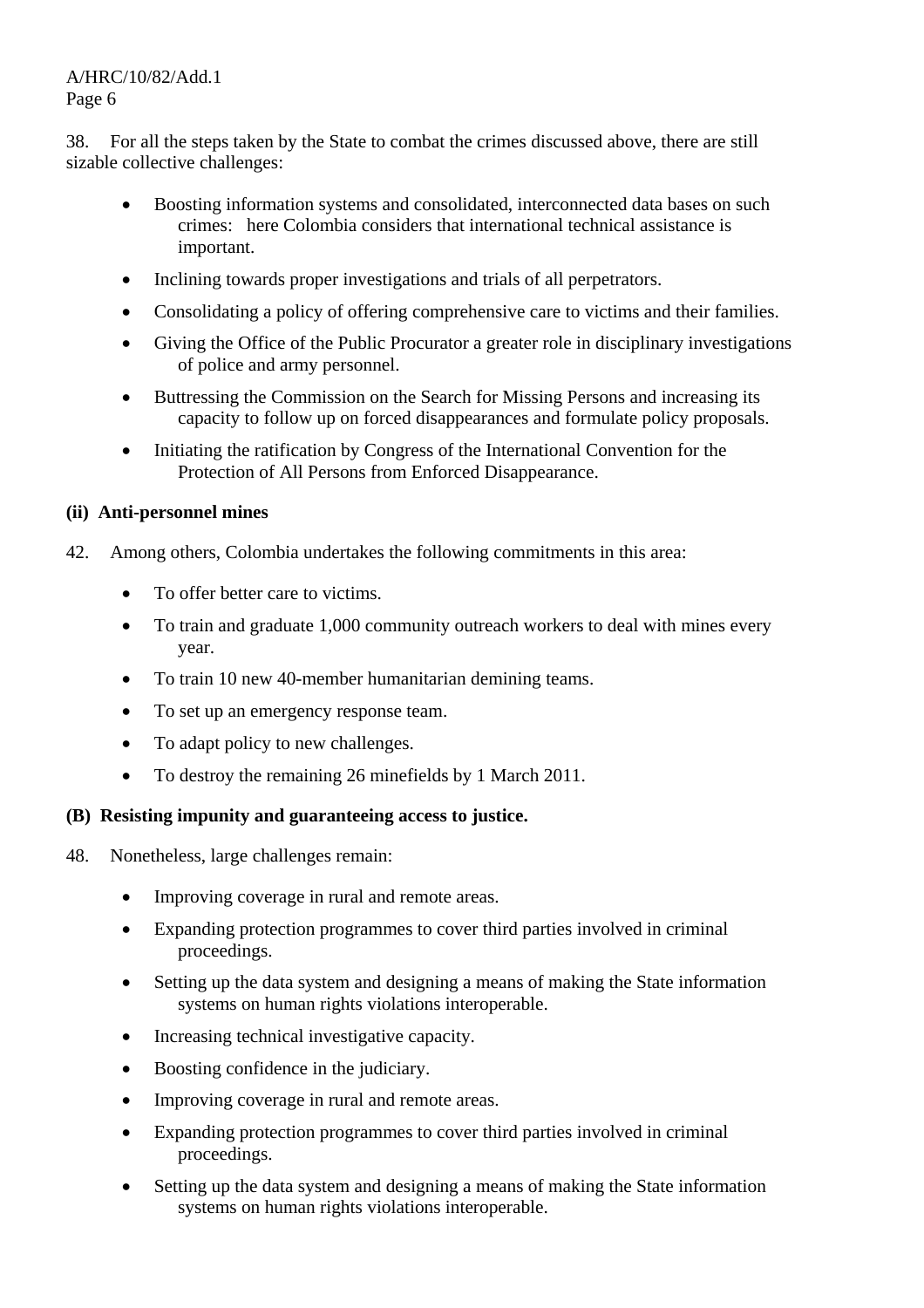- Increasing technical investigative capacity.
- Boosting confidence in the judiciary.

## **Proceedings under the Justice and Peace Act**

57. Despite the progress made in implementing the Act, major challenges remain to be overcome:

- Speeding up the process of establishing the truth.
- Speeding up the identification of human remains so that they can be handed over to family members.
- Inquiring into and investigating crimes committed by demobilized individuals against
- women and children (sexual violence and recruitment of children especially).
- Promoting the National Reparation Programme.
- Expanding the Victim and Witness Protection Programme.
- Giving more publicity to victims' rights and taking steps which will include promoting the activities that the National Reparation and Reconciliation Commission has been carrying out.
- Getting the regional property restitution committees into operation.
- Completing the historical commemorative document which the Act has assigned the National Reparation and Reconciliation Commission to produce.

## **(C) Discrimination and vulnerable population groups**

## **(i) Indigenous and Afro-Colombian population groups**

- 62. There are, however, challenges to be overcome:
	- Completing the policy-formulation process in conjunction with the indigenous authorities
	- Entrenching prior consultation procedures in accordance with the most recent constitutional jurisprudence.
	- Improving the communication channels established between the Government and the ethnic authorities,**16** and relations at all levels.
	- Strengthening the indigenous and Afro-Colombian authorities.
	- Ensuring that the indigenous and Afro-Colombian communities really do have a right to land.
	- Combating the poverty that affects the indigenous and Afro-Colombian communities.
	- Defining mechanisms for coordination between the ordinary and indigenous court systems.

## **(ii) Forcibly displaced population groups**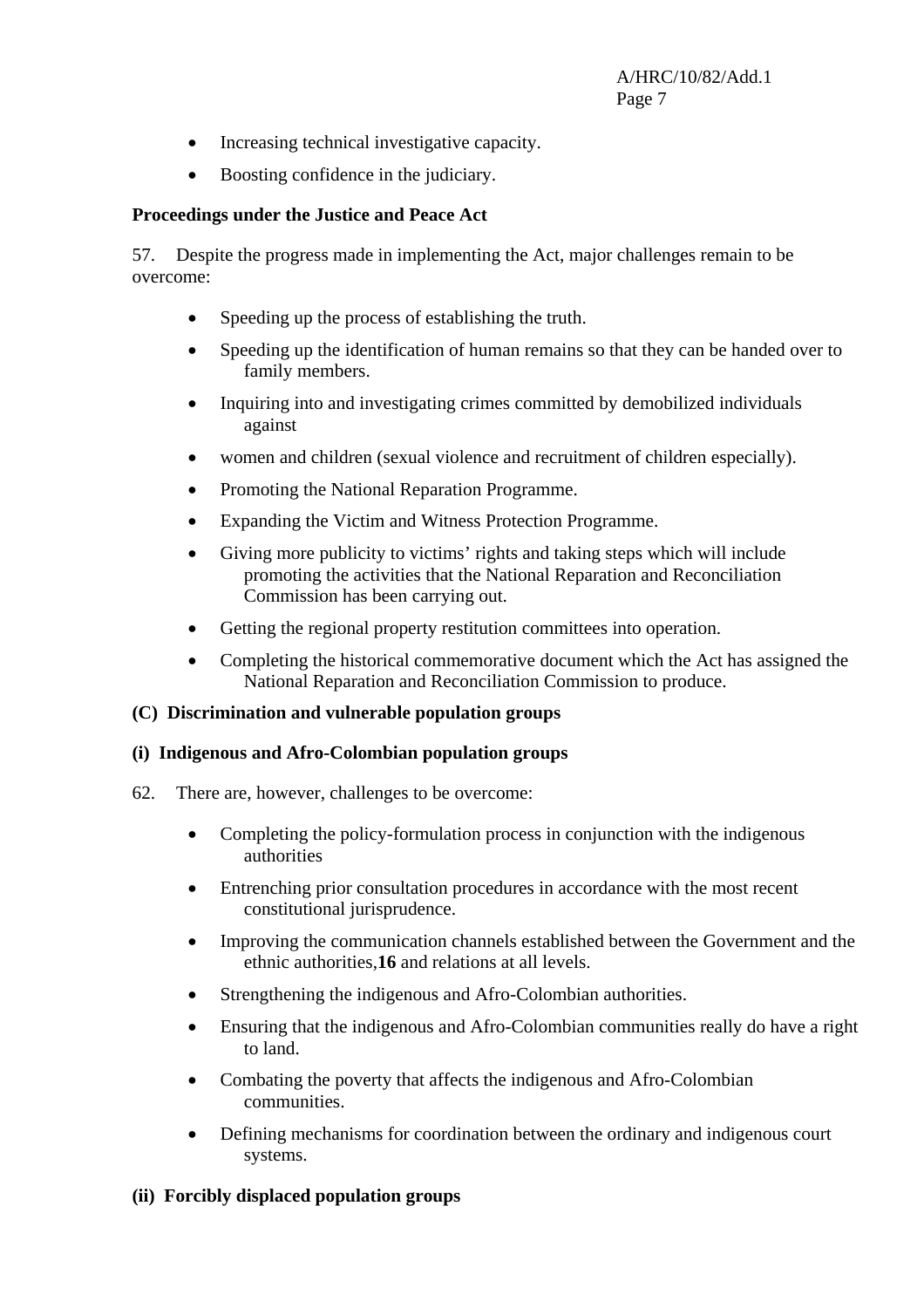- 67. There are, however, enormous challenges:
	- Effectively preventing displacement.
	- Making rights-enjoyment indicators consistent.
	- Consolidating the income-generation, re-housing and return programmes and the time forcibly displaced persons have access to them.
	- Reinforcing the differentiated approach.
	- Applying reparation policy to the displaced population.

#### **(iii) Women**

71. The above notwithstanding, Colombia acknowledges major challenges in seeking to restrain displays of violence against women. To that end, it must:

- Strengthen semi-official investigation in the event of sexual and domestic violence.
- Guarantee female victims of such violence full access to justice.
- Guarantee a safe setting and favourable environment for the exercise by women of their
- Rights.
- Safeguard the rights of women affected by violence by armed outlaw bands.
- Apply the gender perspective to victim care policies and make public servants aware of that perspective**.**

## **(iv) Children**

- 76. The challenges facing the State are:
	- To give full effect to the new Code in all areas.
	- To provide backing for the Social Protection System to safeguard boys' rights.
	- To bolster policies on comprehensive social and family protection so as to prevent
	- Recruitment.
	- To bring child labour indices down to 5.1 per cent by 2015.

## **(v) Lesbians gays, bisexuals and transvestites**

77. The subject of special protection for same-sex couples has appeared on the public agenda in Colombia, and has led to important developments in jurisprudence. The Constitutional Court has on various occasions upheld the right of same-sex couples to equality. It has recognized that a de facto marital union (and the ensuing property rights), access to the mandatory health scheme and access to a survivor's pension must be safeguarded for same-sex couples on the same terms as for heterosexual couples. Colombia now faces the challenge of continuing to advance in this area.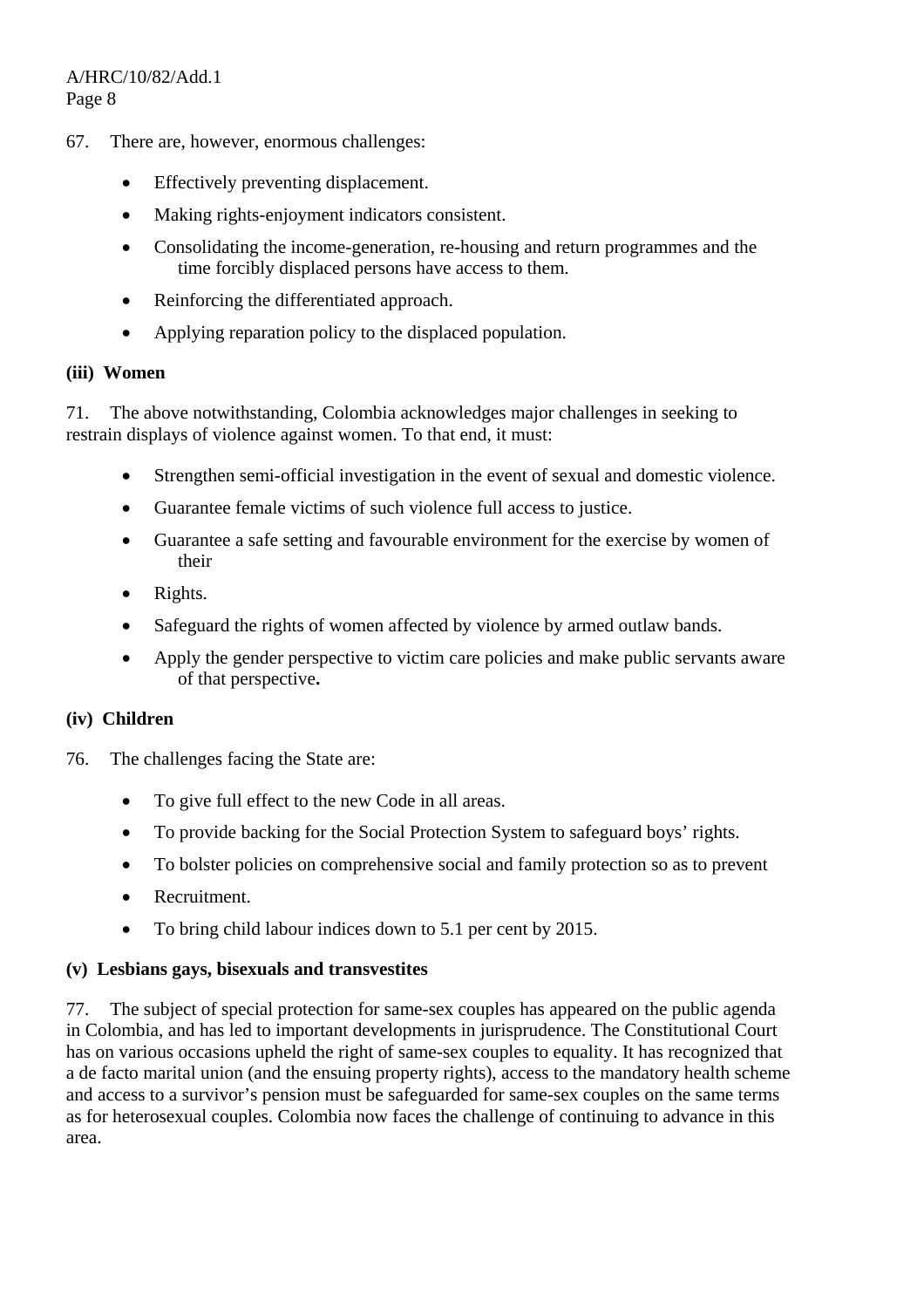#### **(vi) Human rights defenders, trade unionists and reporters**

91. The Colombian State gives the following undertakings in respect of human rights defenders, reporters and trade unionists:

- To improve guarantees of the exercise of their rights.
- To remain in communication with them.
- To act on its commitments in the case of the tripartite agreement with ILO
- To encourage investigations of crimes against these groups.
- To foster a culture in which it is easier for human rights defenders, reporters and trade unionists to operate.

#### **(vii) Individuals deprived of their liberty**

95. The State does, however, recognize that there are still challenges to meet. It has undertaken to expand national prison capacity by 24,331 places by building ten new prison complexes. It is also designing and introducing new means of restricting liberty such as electronic tagging as an alternative to a [prison] sentence, and the urban farming programme, which is intended to train inmates to provide enough food for themselves and their families when they are freed.

#### **(D) Economic, social and cultural rights**

#### **(i) Poverty and inequality**

102. The aim with these programmes is to reduce the poverty index to 28 per cent and the extreme poverty index to 8.8 per cent by 2015, as called for by the first of the eight Millennium Development Goals.

#### **(ii) Education**

106. Despite the State's efforts, many challenges remain. According to the report on the attainment of the Millennium Development Goals, by 2015 Colombia should have:

- Attained universal basic education.
- Reduced illiteracy among 15- to 24-year-olds to 1 per cent.
- Reached gross coverage levels of 100 per cent for basic education (preschool, primary and lower secondary) and 93 per cent for higher secondary (middle school) education.
- Established an average of 10.6 years' schooling among the 15- to 24-year-old age group.
- Reduced the repeat rate in basic and middle education to 2.3 per cent.

#### **(iii) Health**

114. Health challenges include:

• Universal coverage by 2010.